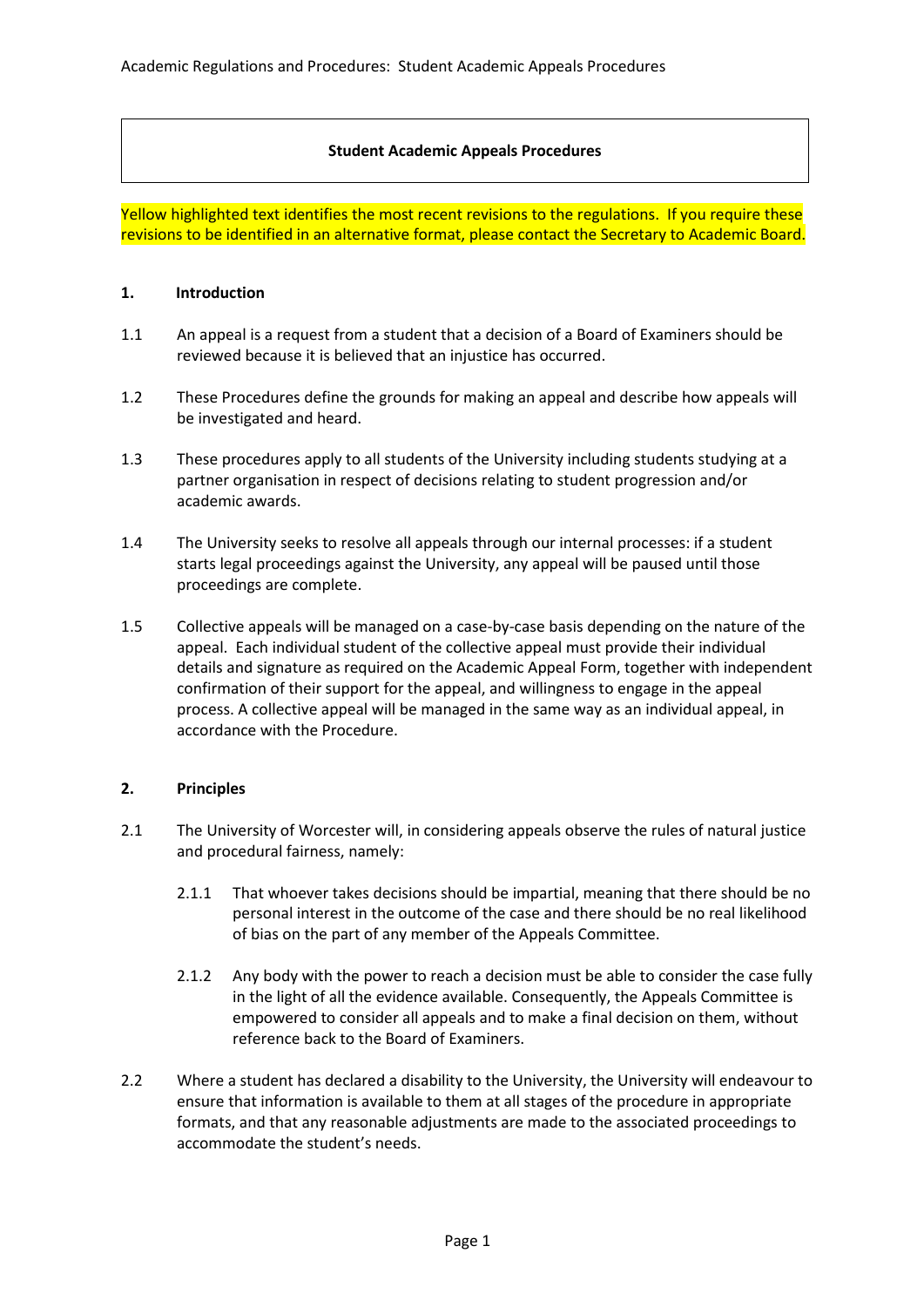- 2.3 Any student who submits an appeal to the Appeals Committee will normally be permitted to continue in attendance on the programme for which they are registered, pending the outcome of the appeal. A student appealing a decision which relates to a final award may be able to attend an award ceremony where an award has been confirmed if they wish. Attendance will not prejudice the appeal. Subsequently, if the outcome of the appeal permits the student to receive a different classification of degree or a different award, the student will be required to return any original award certificate obtained before receiving a revised award certificate.
- 2.4 The student has the right to be accompanied by a representative, who is not acting in a legal capacity, at any meeting arranged to discuss the academic appeal. The representative is there to provide advice and support the student, not to act on their behalf. The representative must be a member of the University, i.e.:
	- a) a registered student;
	- b) a member of staff;
	- c) a member of staff or Sabbatical Officer of the Students' Union.
- 2.5 Where these Procedures state that certain actions will be taken within a specified timescale, and this is not possible (e.g. because of the timing or because key information takes longer to obtain) students will be kept fully informed of the progress of their appeal.

# **3. Grounds for Making an Appeal**

- 3.1 A student may make an appeal to the Appeals Committee of Academic Board if they feel that there has been:
	- 3.1.1 a material administrative error in the conduct of the assessment process or in the recording, transcription or reporting of assessment results;
	- 3.1.2 an error by the Board of Examiners who did not act in accordance with the relevant regulations and procedures;
	- 3.1.3 some other material irregularity relevant to the assessment(s) concerned which has substantially prejudiced the results of the assessment.
	- 3.1.4 and, in the case of postgraduate research students only: that there has been bias in the assessment of their thesis on the part of one or more of the examiners. The University's definition of bias is an apparent prevention of objective judgement by one or more of the examiners. This means that bias only exists where there is a material and negative connection between the examiner and the student which, in the opinion of a fair-minded person, prevents the examiner from exercising their objective.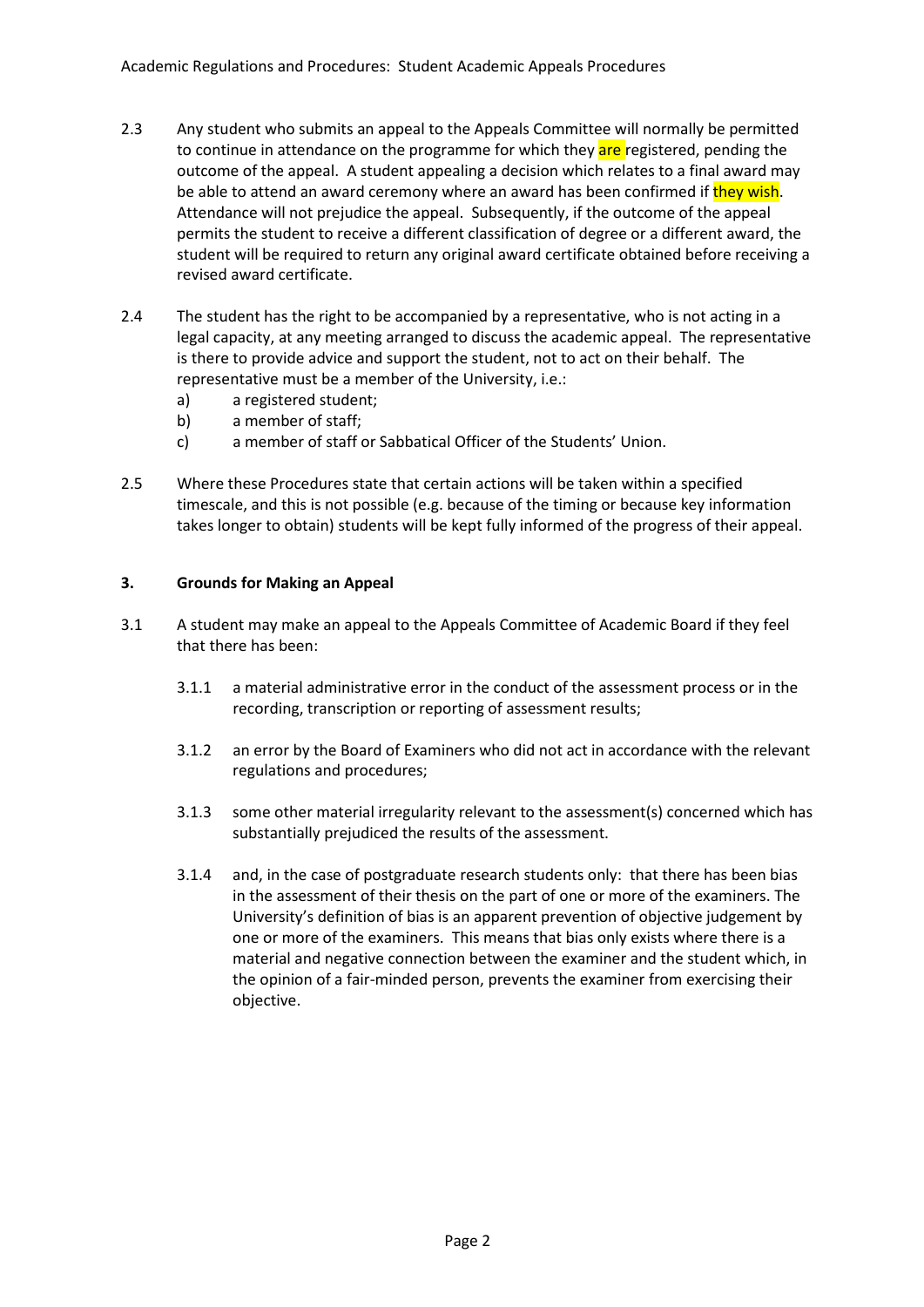# **4. Invalid Grounds for Academic Appeals:**

- 4.1 A student may not make an appeal to the Appeals Committee of Academic Board on the grounds that:
	- 4.1.1 They did not understand or were unaware of the published assessment regulations and procedures for a module, subject or course.
	- 4.1.2 They disagree with the academic or professional judgement of the Board of Examiners in assessing the merits of an individual piece of work, or in reaching any assessment decision based on the marks, grades, progression or award. Academic judgment is considered to include:
		- a) the confirmed assessment mark/grade
		- b) a requirement to repeat, re-sit, or take no further assessments
		- c) the circumstances of such e.g. with or without attendance, and or as first or repeat attempts
		- d) the class/level of award recommended
	- 4.1.3 They failed to submit a claim of mitigating circumstances, and therefore to draw such circumstances to the attention of the University prior to the meeting of the relevant Board of Examiners or wish to challenge the outcome of a claim of mitigating circumstances. Claims relating to the consideration of Mitigating Circumstances are the subject of separate procedures, "Procedures for the Consideration of Claims of Mitigating Circumstances."
- 4.2 The University has established procedures for complaint which may arise during a programme of study and expects these to be resolved as and when they occur. In this context, alleged inadequacy of supervision, tuition or any other arrangements during the programme of study will not constitute grounds for an academic appeal unless there are exceptional reasons for the matter not to have been raised until after the assessment had been completed.
- 4.3 Academic Appeals will not normally be accepted until after a progression or an award board has had the opportunity to consider a student's performance for all modules in their current stage of study.
- 4.4 Appeals will not be accepted from third parties.

# **5. Procedures for Making an Appeal on the Grounds of Material Irregularity**

5.1 A student who wishes to make an appeal will submit to the Complaints and Appeals Officer within ten working days of the publication of the results, a full written submission on the relevant form.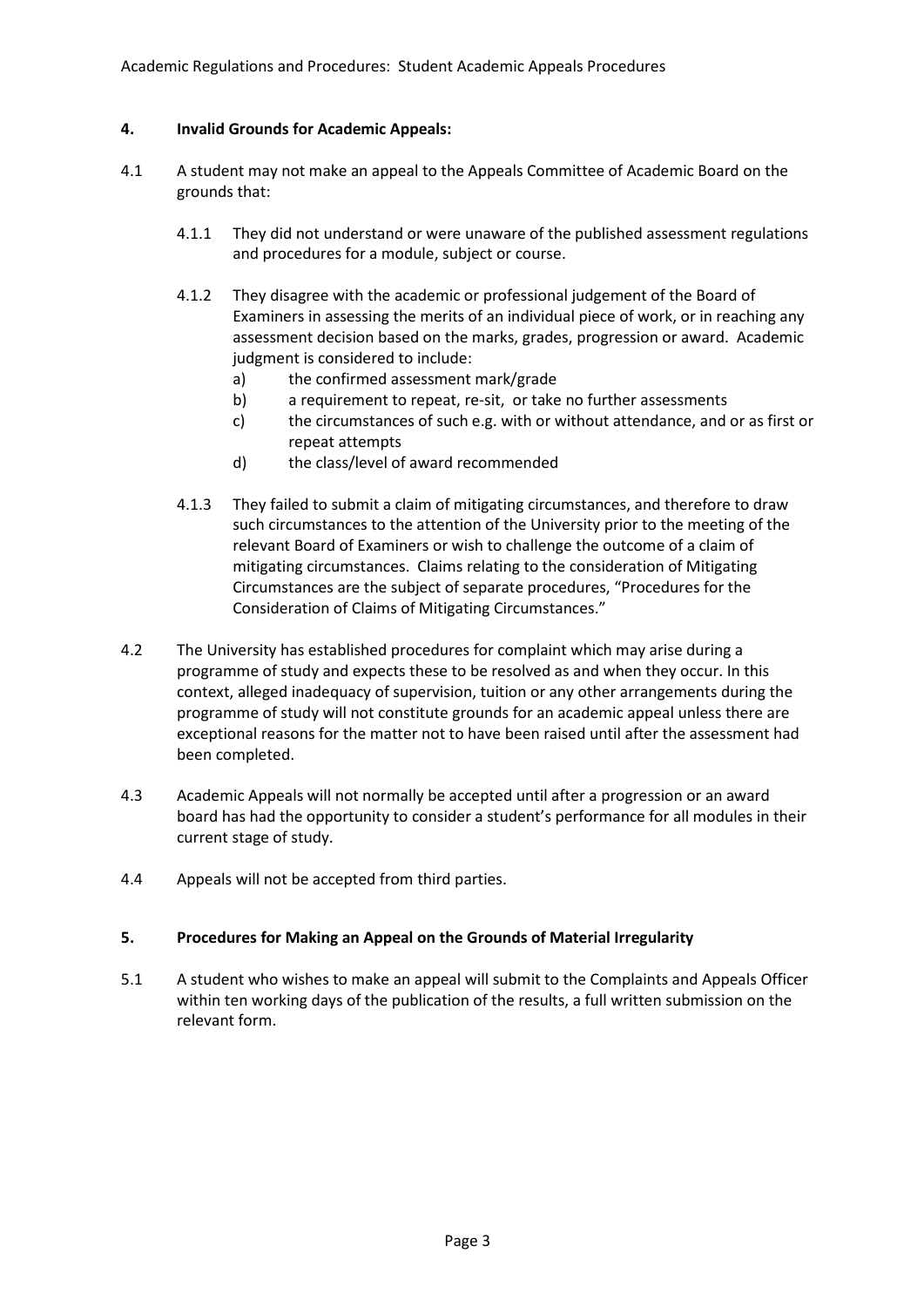- 5.2 For an Academic Appeals Form<sup>[1](#page-3-0)</sup> to be considered valid it must be completed in full and specify:
	- a) the full name of the student;
	- b) the correct student ID number;
	- c) fully and unambiguously the grounds on which the appeal is made;
	- d) the precise decision against which the appeal is made;
	- e) the nature of the revised decision being sought;
	- g) be signed and dated by the student, unless it is impossible for the student to sign;
	- h) be accompanied with the appropriate documentary evidence. Examples of supporting evidence may include copies of the rubric of examination papers, written information about an assessment, any other material relating to the assessment about which a claim is made.
- 5.3 The student should keep a copy of their academic appeal form and any other documentation submitted for their own records.
- 5.4 The University's Complaints and Appeals Officer will acknowledge receipt of the academic appeal and will forward the academic appeal to the Academic Registrar within three working days.

# **Stage One – Review by Academic Registrar**

- 5.5 The Academic Registrar (or nominee) will decide within ten working days of receipt of the appeal whether eligible grounds and supporting evidence have been presented. Where this is not the case the appeal may either be rejected or a request for further information or evidence made. In reaching the decision the Academic Registrar (or nominee) may also request a report from the relevant School.
- 5.6 The Academic Registrar, after reviewing the case, may identify simple and remedial action which may be taken to remedy the appeal to the satisfaction of the student. In such cases, the Academic Registrar will propose such action in writing to the student and submit a report to the University's Complaints and Appeals Officer.
- 5.7 In cases where simple and remedial action cannot be taken, the Complaints and Appeals Officer will forward the appeal to the Head of School concerned within three working days of the decision of the Academic Registrar.
- 5.8 The Head of School or nominee will make a written response to the Complaints and Appeals Officer within seven working days of receipt of the appeal.
- 5.9 On receipt of the response, the Complaints and Appeals Officer will where the response accepts the students case, forward this, together with the student's submission to the Academic Registrar who will approve the appeal without a meeting of the Appeals Committee.
- 5.10 Where the decision of the Academic Registrar (or nominee) is that there are no grounds for appeal, the student will be notified in writing and reasons given. The student will be advised at the time of writing of their right to request a review of the decision by the

<span id="page-3-0"></span><sup>&</sup>lt;sup>1</sup> Available from the Registry Services web pages: [www.worcester.ac.uk/registry](http://www.worcester.ac.uk/registry) and SOLE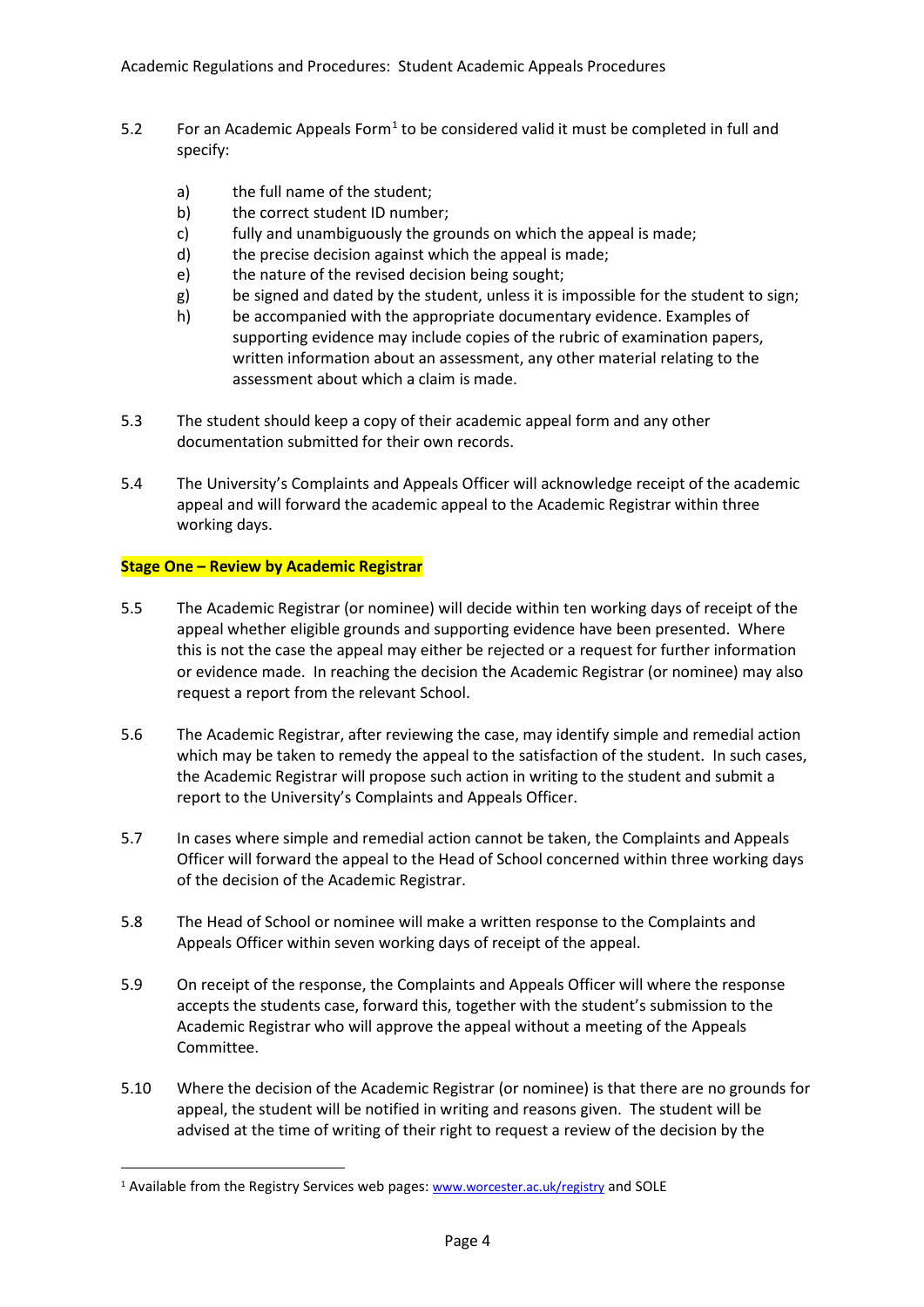Deputy Vice Chancellor & Provost. A student who wishes to request a review must make such a request in writing within ten working days of the written decision.

5.11 Where the decision of the Academic Registrar (or nominee) is that there appears to be eligible grounds for appeal which have not been accepted by the School, a meeting of the Appeals Committee will be convened within 15 working days of this decision by the Complaints and Appeals Officer.

### **Stage Two – Review by the Deputy Vice Chancellor & Provost**

- 5.12 In the event that a student requests a review of the decision by the Deputy Vice Chancellor & Provost, the Academic Registrar (or nominee) will provide a report of the decision taken. The Deputy Vice Chancellor & Provost (or nominee) will on receipt of the report either:
	- $(a)$  confirm the decision of the Academic Registrar that no eligible grounds and supporting evidence have been presented. If this is the case, the student will be advised accordingly in writing. A copy of the letter will be sent to the University's Complaints and Appeals Officer and a Completion of Procedures letter will be issued shortly after.
	- or
	- (b) decide eligible grounds and supporting evidence have been presented and refer the matter back to the Academic Registrar. The Academic Registrar will either propose remedial action in writing to the student or set up a meeting of the Appeals Committee.

# **6. Academic Board Appeals Committees**

- 6.1 Membership of the Appeals Committee of established to hear an appeal on behalf of Academic Board will consist of three members of Academic Board, one of whom will act as Chair. Members will be appointed in a way which ensures that none of the members will have prior knowledge of or involvement with the academic appeal.
- 6.2 The Academic Registrar will act as Secretary to the Committee. The Secretary is not a member of the Committee.
- 6.3 The student will be notified the membership of the Committee at least five working days in advance of Committee meeting and will be allowed to object to a member(s) of the Committee on grounds of personal acquaintance and/or possible personal bias. Subject to the approval of the Academic Registrar, the person concerned will be required to withdraw their membership of the Committee and proceedings will, if necessary, be adjourned until a replacement is appointed.

### **7. Documentation**

7.1 All parties concerned will receive the same papers.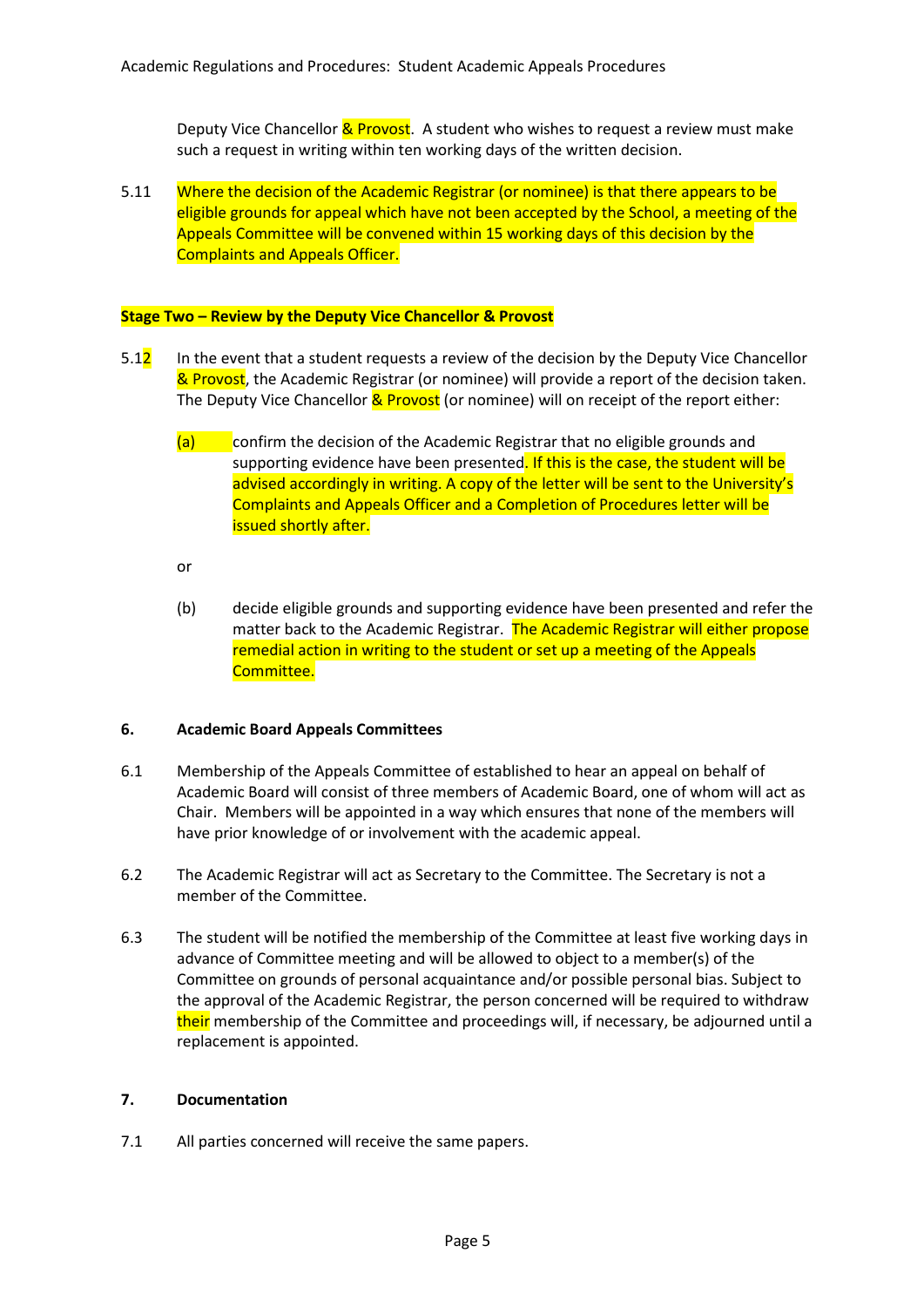# **8. Attendance of the Student at the Appeals Committee**

- 8.1 The student will be notified the date and the time of the meeting at least five working days in advance of Committee meeting
- 8.2 The student has the right to be present at the meeting of the Committee, and will be required to indicate whether or not it is their intention to attend in their written submission.
- 8.3 In cases where a student wishes to appear but for personal reasons is unable to do so, s/he may, subject to the approval of the Chair of the Appeals Committee, nominate another person to attend the Appeals Committee in their place. The person nominated must be:
	- a) a registered student of the University,
	- b) a member of the staff
	- c) a member of the staff of the Students' Union (which will include the sabbatical officers)
- 8.4 An Appeals Committee meeting does not act as a Court of Law. It is therefore considered inappropriate for the parties to have legal representation. The University would therefore not normally expect the student to be accompanied to the meeting of the Appeals Committee by a legal representative. Should the student choose to be accompanied by a legal representative, the University then reserves the right to its own legal representative at the meeting.
- 8.5 The meeting may proceed in the absence of a student who has indicated an intention to be present, provided that the Committee feels it has sufficient evidence available to consider the case and that the student has been given sufficient notice of the meeting.

### **9. Attendance of a Representative of the School**

9.1 The School will be represented at the meeting. This will normally be the person who has responded to the appeal.

### **10. Conduct of the Meeting**

- 10.1 All evidence will be heard in the presence of Committee members, the student and their representative, the staff representative, and the Secretary. Should any party need to leave the meeting, the Appeals Committee will be adjourned until they return.
- 10.2 The introduction of additional material will not be permitted unless it was not known to the student, or was unavailable, at the time of the original submission. Additional material will be admitted at the discretion of the Chair of the Committee who will, if necessary, defer the Appeals Committee to allow the School representative to make a response.
- 10.3 The School representative will not be permitted to introduce material not included in their original response unless it was not known, or was unavailable, at the time of the response. Additional material will be admitted at the discretion of the Chair of the Committee who will, if necessary, defer the Appeals Committee to allow the student to make a response.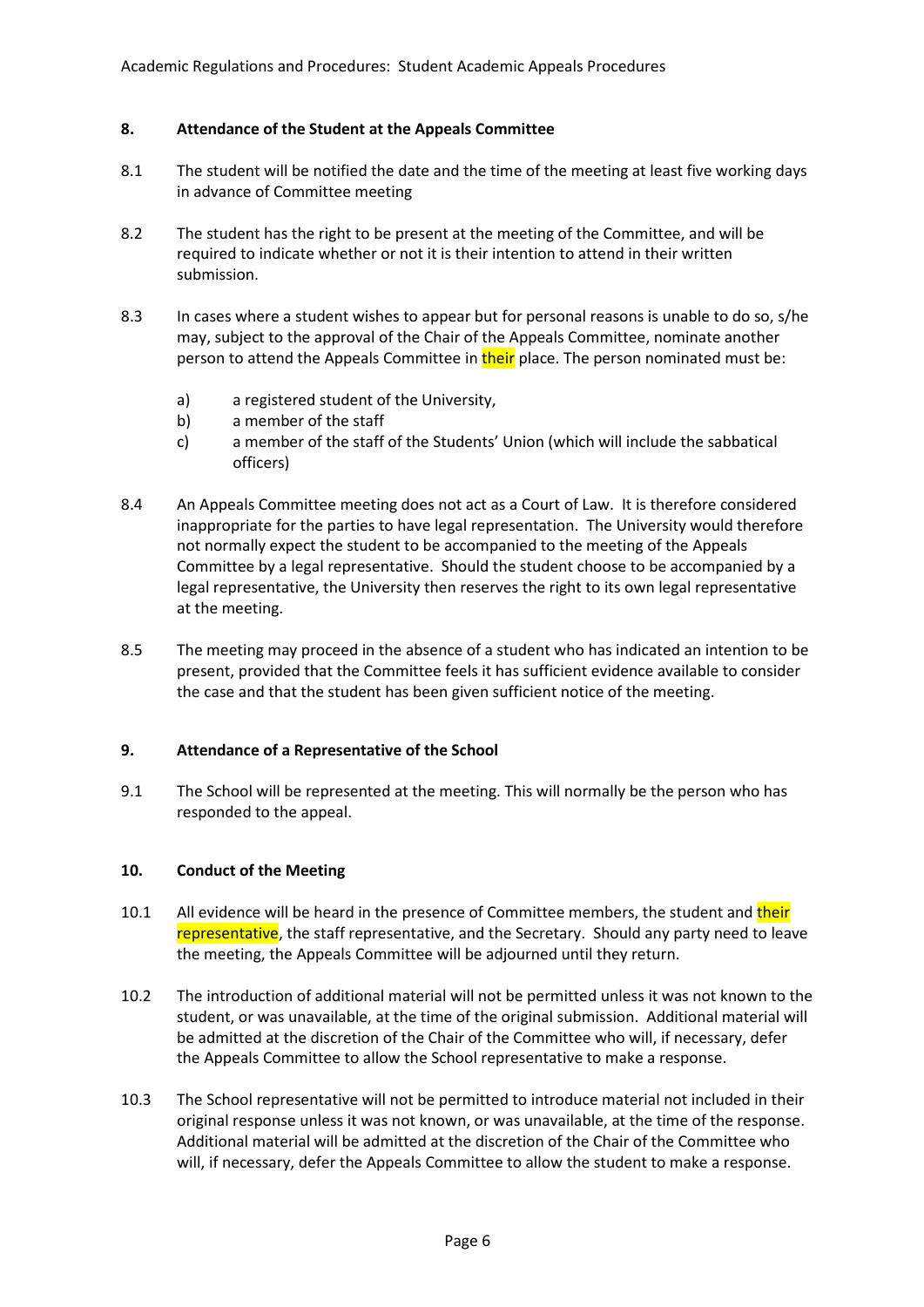- 10.4 The format of the meeting will normally be as follows:
	- a) Private meeting of the Committee.
	- b) Student, and their representative, and the School representative invited to join the meeting.
	- c) The Chair will summarise the procedure to be adopted and ask if there are any procedural questions.
	- d) The facts relevant to the case will be introduced by the Chair.
	- e) The student will be invited to make an initial statement
	- f) The School representative may question the student
	- g) The Committee may then question the student
	- h) The School representative will respond to the student's written and oral submissions
	- i) The student and their representative will be given an opportunity to comment on the School's statement.
	- j) The committee may then question the School's representative.
	- k) The student and their representative may then make a final statement.
	- l) The student, their representative and the School representative will then be asked to withdraw.
	- m) Private meeting of the Committee.
- 10.5 The Secretary will take a record of the proceedings. The formal minute of the Committee will record those present and in what capacity present, the decision of the Committee and the reasons for its decision.

### **11. Decision of the Committee and possible remedies**

- 11.1 The Committee will determine either:
	- a) that the student has established no grounds for reconsideration and therefore the original decision of the Board of Examiners stands.
	- or
	- b) that the student has established a case for reconsideration and that the appeal is upheld.
- 11.2 The most likely remedy will be a further opportunity to take the assessment. In all cases where the remedy proposed involves a re-classification of the student's award, the matter will be referred back to the relevant Board of Examiners. In all other cases, the Committee will be empowered to apply the remedy without reference to the Board of Examiners. A mark/grade for an assessment item will only be changed if there was an error in recording or processing of the mark/grade.
- 11.3 The Appeals Committee forms the final stage of the Academic Appeals Procedure, therefore, the student will be issued with a Completion of Procedures letter.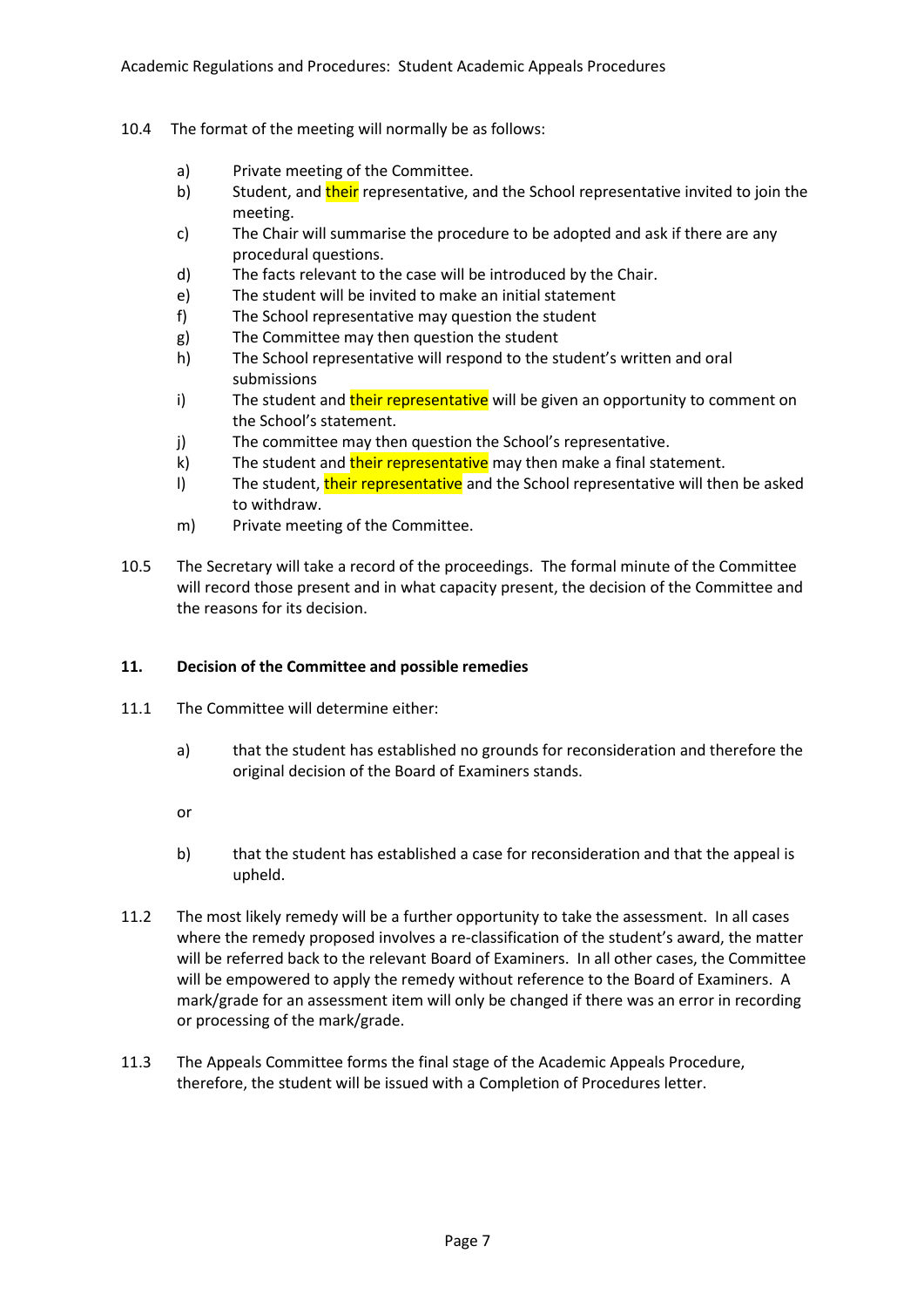# **12. Office of the Independent Adjudicator for Higher Education (OIA)**

- 12.1 A student who is not satisfied with the outcome of the Student Academic Appeals Procedure and has exhausted all the stages of the procedure may request that the [Office of](http://www.oiahe.org.uk/)  [the Independent Adjudicator](http://www.oiahe.org.uk/) (OIA) reviews the case. This may be done by completing the OIA scheme application form within twelve months of the date of the University's Completion of Procedures letter.
- 12.2 Where a case is considered eligible, the OIA will provide independent adjudication on the resolution of complaints, once the University's internal procedures have been exhausted.

# **13. Costs**

13.1 The University will meet the reasonable costs incurred by a student in bringing a successful appeal. This will include any travelling expenses a student incurs in travelling to any committee meeting where this takes place outside semester time. It will not include costs of any legal advice the student may choose to take.

# **14. Monitoring**

14.1 The Complaints and Appeals Officer will make an annual report to Academic Board. Academic Appeals will be monitored according to the gender, ethnicity, age and any disability of students.

# **15. Advice and Support**

- 15.1 If you have any queries in respect of the Student Academic Appeals Procedure, please contact the Complaints and Appeals Officer, Registry Services.
- 15.2 The University recognises that making an academic appeal can be stressful and burdensome for all parties involved. Students are therefore advised to seek advice and guidance before making an academic appeal from the Students' Union.

Version reference: 2.6 Date document comes into effect: 1 September 2021 Author of the document: Kevin Pickess Date document is due for review: 1 September 2024 Date checked for Accessibility: 1 August 2021